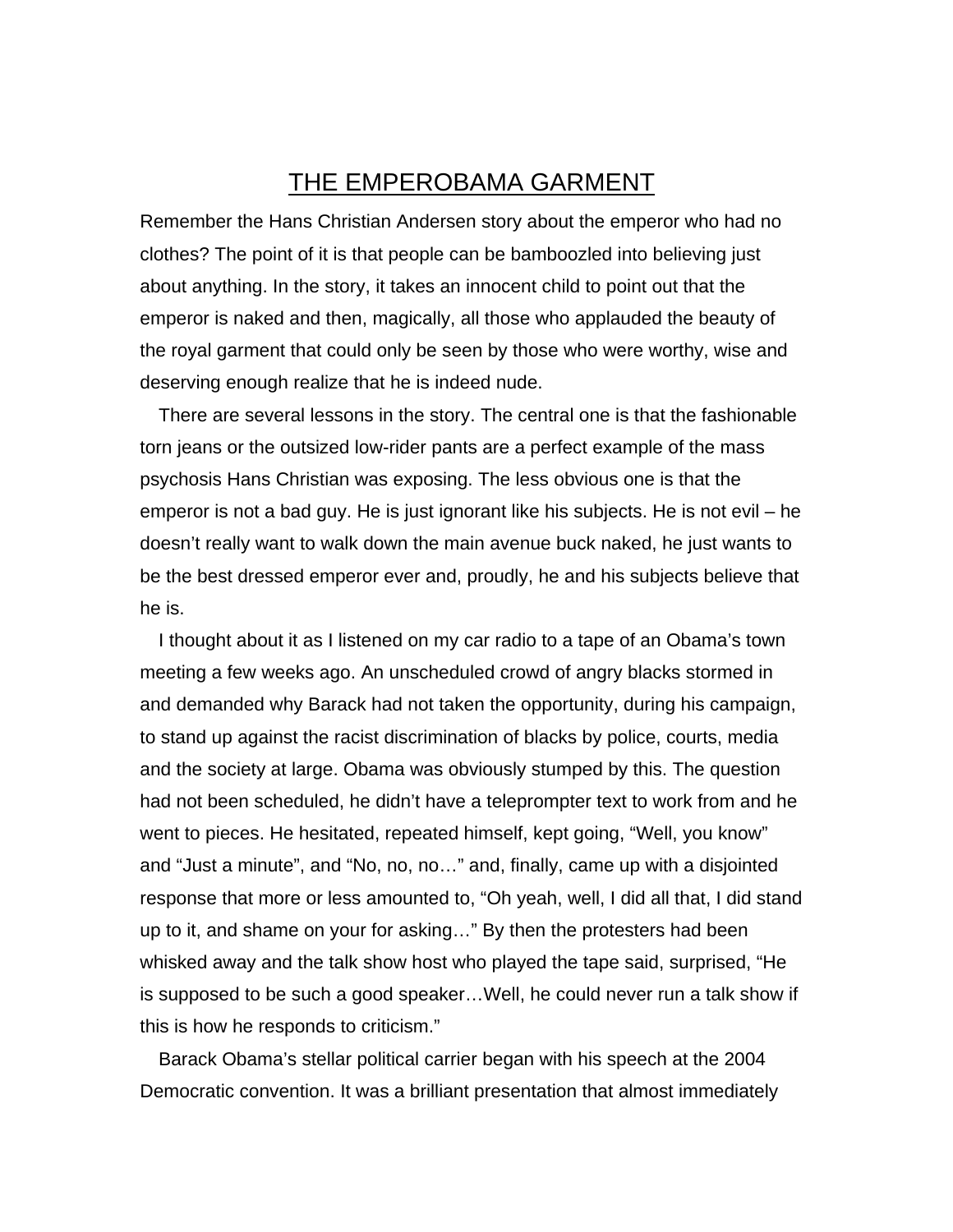made him a contender for a higher office. But I can't help wondering: did Obama write it? His deliveries – and his scripted speeches during the current campaign – are faultless, but they are prepared for him by others, just as the lines of a movie star are written by a talented script writer and directed by a talented director.

The problem is that there is very little that we know about this man – what has he really done, what does he really know, what does he really believe?

We think that we know that he was the president of Harvard's Law Review but we also know that he hasn't written a single article for the Review – what he thought, what he believed, what he aspired to. He was just one of 70 "student editors" who elected him as president – but we don't know why, and what the margin was. We know that he was on the faculty of the Chicago University Law School for 12 years – but he wasn't a professor – just a Senior Lecturer, a very different position. N.Y.Times writes that during all these years, "The young professor (*sic!)* stood apart." He was popular and charismatic but he "rarely took part in conversations and discussions...he had a grasp of legal ideas, but he never committed them to paper by publishing a single piece of scholarship." So what did he – does he - believe?

He was born to a white atheist mother and a Muslim father whom he didn't really know. He attended an Indonesian school where he was registered as a Muslim and was taught the basics of Islam. There is no mention of religious involvement during his college and post-college years until he joins the Trinity United Church of Christ and accepts Rev. Wright as his mentor and advisor. Later, under pressure he abandons both. So what does he really believe?

I am not exactly sure what a "Community Organizer" is and I do not know what it was that Barack was organizing. We can assume that he was against poverty, discrimination, racism and the rest – but what did he *do?* What were the results? Did he really believe what he was promising the people in Chicago's Southside while he lived in a much more luxurious area? Or was he